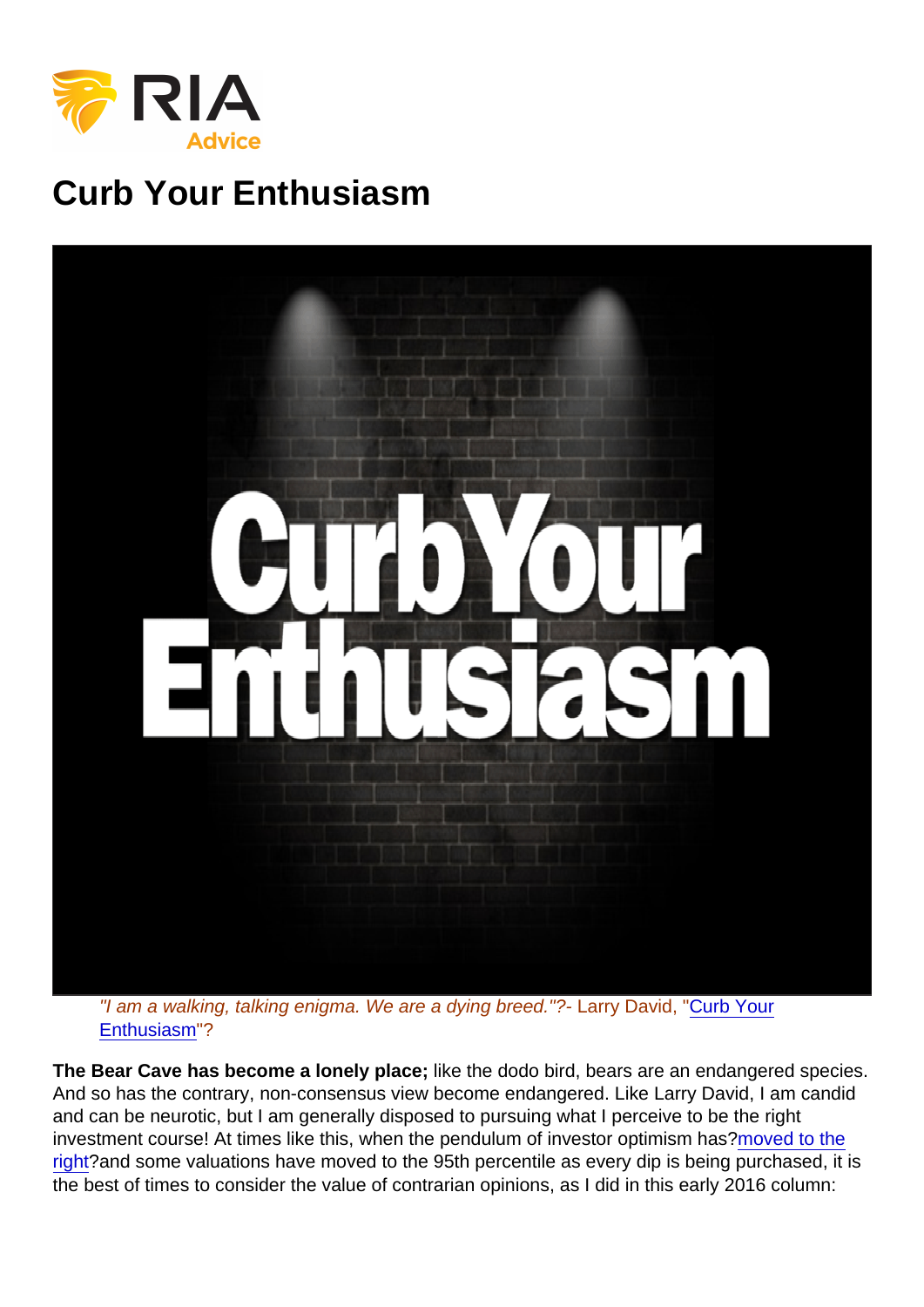#### "If past history was all there was to the game, the richest people would be librarians."?- Warren Buffett

There's a broad market bias that's geared toward both consensus and the bullish thinking often delivered by Wall Street, the business community and the financial media. I understand that there's a certain comfort in crowds, as well as a distrust of the remnants of individual opinion. I suppose that's a function of the human condition, human spirit and human nature. But in today's interconnected world, all market, business and economic cycles arguably change with greater rapidity at any other time in human history. So, smart investors must be adaptive, anticipatory and stay on the alert. Let's look at some of the problems that we as investors face in doing so:

#### Business TV

"I never knew the game of baseball was so easy until I entered the broadcasting booth."?- Mickey Mantle

Let me start by sharing that the following is not meant as an indictment of all of the business media. But like most investors, business TV networks are often reactive. The media all too infrequently provide a platform for bearish views when stocks are robust, and all too infrequently provide a platform for bullish views when stocks have been battered. Guests delivering "the contrary" are in the minority and often considered as investment pariahs. And when they do appear, they're sometimes even bitterly criticized by commentators. Of course, there are exceptions to this rule. I recently had an exchange with an old pal who hosts a popular CNBC show and who purposely tries to present guests with the "contrary." He doesn't suffer bullish fools lightly. The reasons for the generally bullish bias are clear:

- There's a gravitational pull over history toward higher stock prices.
- The long-investment community dominates the landscape. Like the dodo bird, shorts are scarce (and have gotten even more scarce in recent years).
- Bullish sentiment sells better than bearishness.
- Investors prefer a rising, profitable market to a declining, unprofitable one.
- Who wants to hear that the market and individual stock outlooks stink?

All told, self-confidence of view and bullish commentary are nearly systemic on business TV despite growing possibilities of numerous outcomes (some of them adverse). Check out Dr. Jeremy Siegel on CNBC[?yesterday](http://www.cnbc.com/2016/02/08/jeremy-siegel-i-was-too-bullish-and-heres-why.html). He and many other "talking heads" rarely seem as if they've met a market that they didn't like.

"'I was far too bullish last December,' Siegel admitted, referring to a prediction then that valuations could stay on the high side. In November, he had even called the idea of the Dow hitting 20,000 during 2016 'a real possibility.'"

## A Still-Conflicted Analyst Community

Analysts travel in crowds -- their earnings estimates are typically grouped in close ranges. And many still face conflicts of interest despite former New York Attorney Gen. Elliot Spitzer's 2003 efforts to separate Wall Street research from investment banking. As Jim Grant has noted, Wall Street exists not to sell profitable and objective ideas, but to sell investment products. Analysts who deliver "Sell" recommendations are often ostracized, and sometimes even barred from company conference calls (as has happened to banking analyst Mike Mayo). Other analysts are destined to become part of the investor-relations or finance departments of companies they follow, so why jeopardize things with critical analysis?